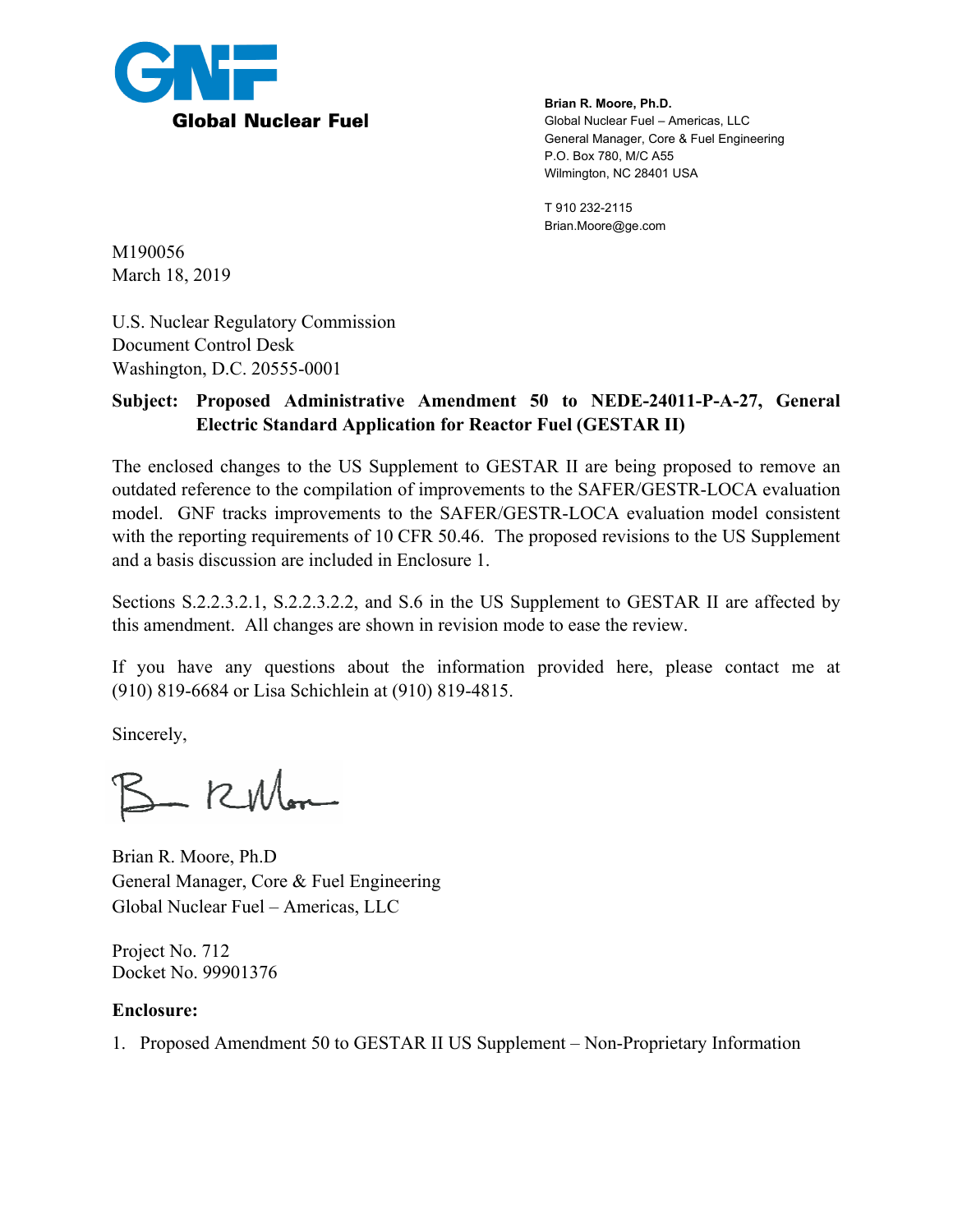M190056 Page 2 of 2

cc: J Golla, USNRC MP Catts, GEH/Wilmington KE Halac, GEH/Wilmington LK Schichlein, GEH/Wilmington PLM Specification 005N2310 R0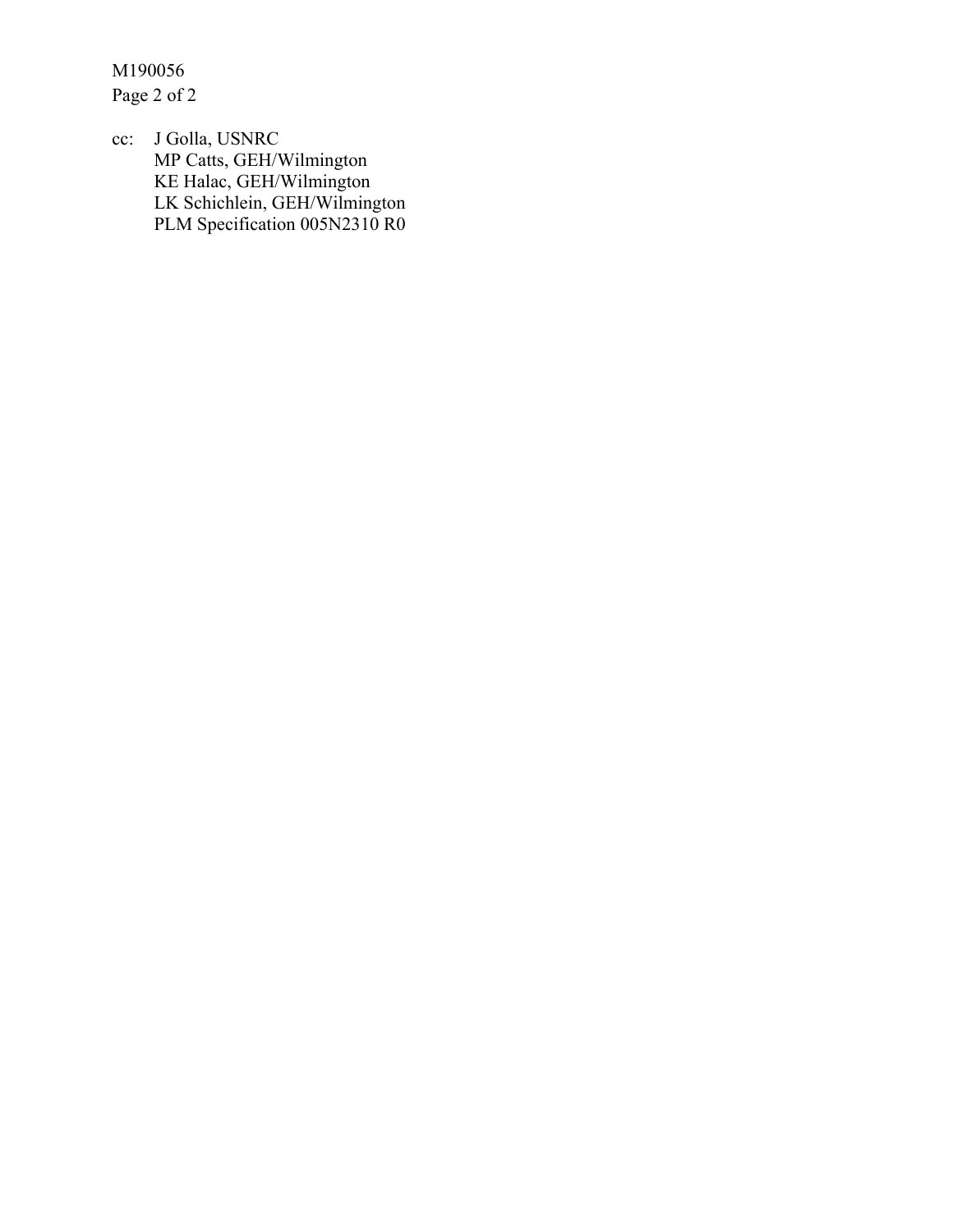# ENCLOSURE 1

# M190056

# Proposed Amendment 50 to GESTAR II US Supplement

Non-Proprietary Information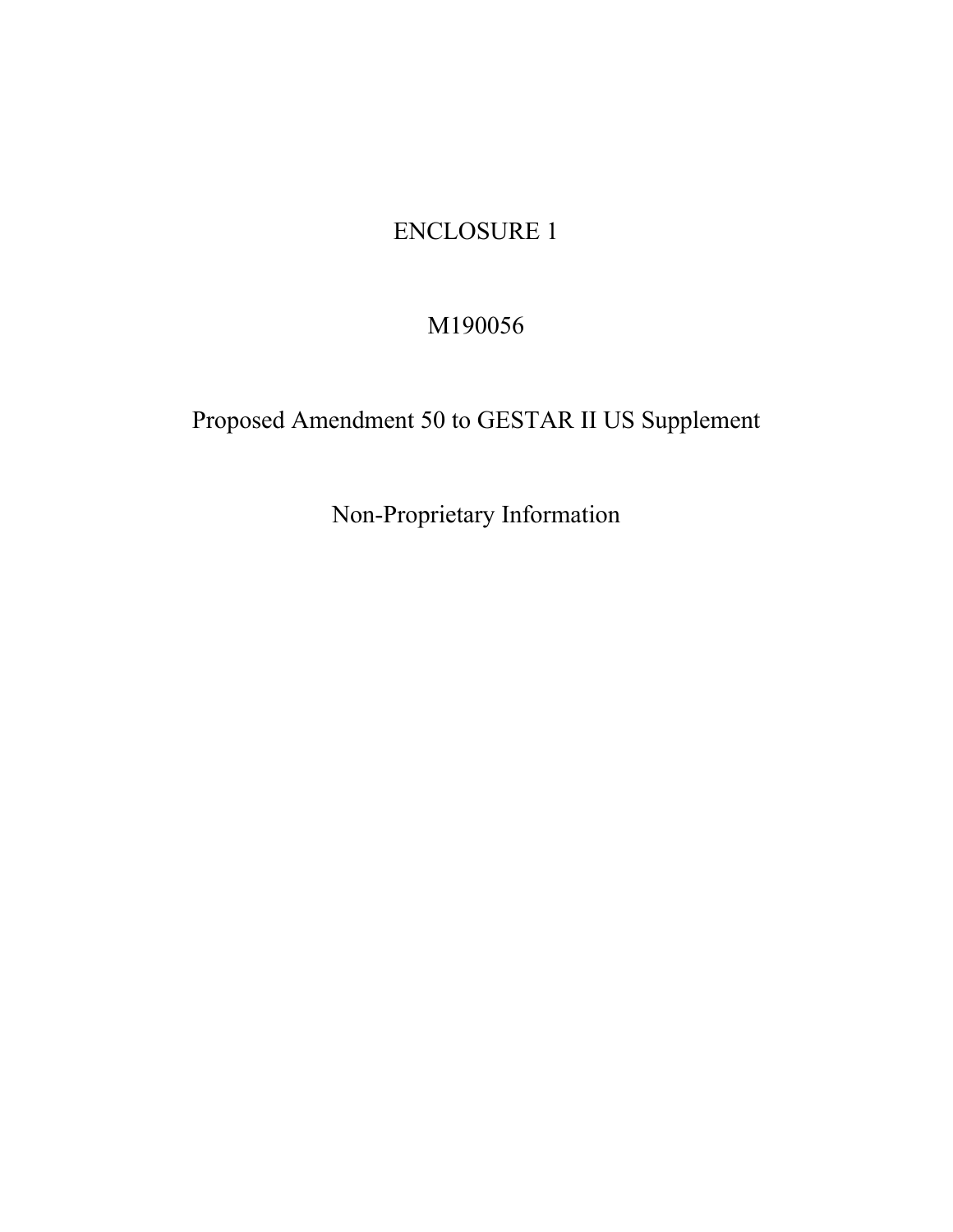#### **GESTAR II Bases Document**

The following is a description of the basis for the change. Overall, the primary purpose of the revision is to remove an outdated document reference, S-33.

S–33 *Compilation of Improvements to GENE's SAFER ECCS–LOCA Evaluation Model,* NEDC–32950P, January 2000 as reviewed by letter from S. A. Richards (NRC) to J. F. Klapproth (GE), *General Electric Nuclear Energy (GENE) Topical Reports NEDC-32950P and NEDC–32084P Acceptability Review*, May 24, 2000.

NEDC-32950P is a summary of changes to the SAFER/GESTR-LOCA evaluation model and a repository of 10 CFR 50.46 Notification Letters up to that point in time that NEDC-32950P was issued. However, this document is not current and does not include more recent changes made to the SAFER/GESTR-LOCA evaluation model.

Ongoing changes to the SAFER/GESTR-LOCA evaluation model are tracked via the reporting of evaluation model changes to the NRC in accordance with the reporting requirements of 10 CFR 50.46(a)(3)(ii) and 10 CFR 50.46(a)(3)(iii).

Proposed revisions to the US Supplement to GESTAR II are shown on the following pages.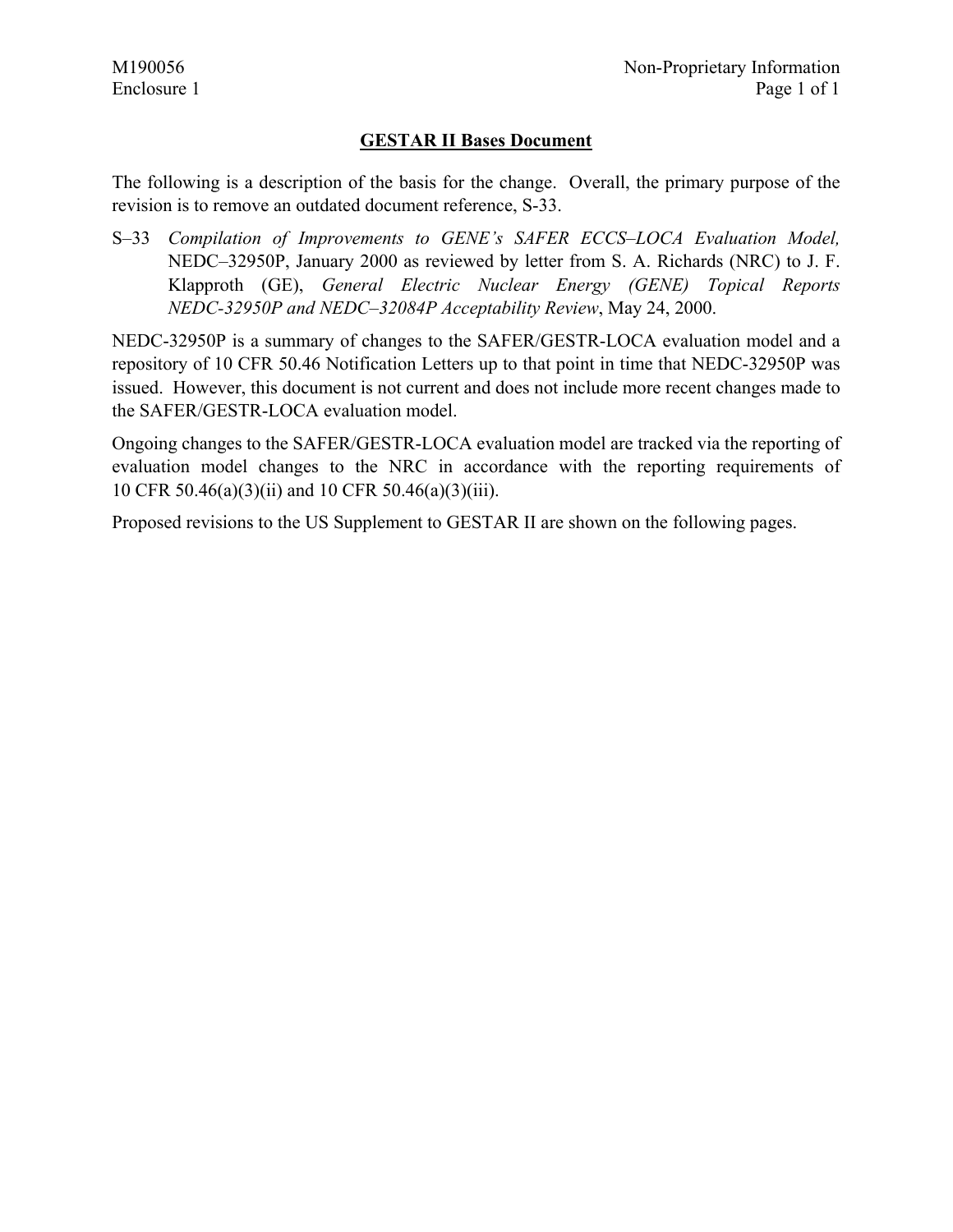The first methodology, which was designated SAFE/REFLOOD has now been replaced by the SAFER/GESTR or SAFER/PRIME methodology in all U.S. plants utilizing GEH LOCA evaluation methodology. The content pertaining to SAFE/REFLOOD has been deleted and the sections renumbered such that the SAFER/GESTR or SAFER/PRIME methodology comes first. The SAFER/GESTR methodology, identified in Sections S.2.2.3.2.1 and S.2.2.3.2.2, utilizes improved ECCS evaluation models (References S–27 and S–28) along with a more realistic application approach (Reference S–29) to calculate a licensing PCT with margin substantiated by statistical considerations. Nominal values are used for most inputs, and Appendix K required inputs are utilized only for the limiting break in order to establish a licensing margin to 10CFR50.46 limits. This methodology was revised in Reference S–30 to extend the application to non–jet pump plants.

The SAFER/GESTR methodology has been updated to include the fuel and gap properties from the PRIME fuel performance methodology which was approved by the NRC (Reference S-31). This methodology is being designated as SAFER/PRIME. All other aspects of the SAFER/GESTR methodology which was reviewed and approved by the NRC remain unchanged.

In addition to the SAFER/PRIME methodology, a best-estimate plus uncertainties method is also available for ECCS performance evaluation. This methodology (Reference S-32), designated as TRACG-LOCA, is briefly described in Section S.2.2.3.2.4.

Either SAFER/PRIME or TRACG-LOCA methodology can be used for ECCS performance evaluation calculations for postulated LOCAs. The method used will be indicated in the FSAR for initial cores or the supplemental reload licensing report for each cycle (see Appendix A of country–specific supplement).

## **S.2.2.3.2.1 SAFER/GESTR LOCA Model Code Descriptions**

The thermal–hydraulic model (SAFER) and fuel rod thermal–mechanical model (GESTR– LOCA) have been developed to provide more realistic calculations for LOCA analyses. The SAFER and GESTR–LOCA models are summarized below and discussed in detail in References S–27, S–28, S–30, S–33 (as reviewed by the NRC in the letter specified in Reference S–33) and S–34. The SAFER/GESTR methodology has been updated to include the fuel and gap properties from the PRIME fuel performance methodology which was approved by the NRC (Reference S-31). This methodology is designated as SAFER/PRIME. All other aspects of the SAFER/GESTR methodology which was reviewed and approved by the NRC remain unchanged.

SAFER/GESTR–LOCA and SAFER/PRIME are also applicable to prepressurized fuel. Non– prepressurized fuel calculations result in conservative limits with respect to prepressurized fuel. The MAPLHGR values calculated by the codes are applicable to both nonbarrier and barrier fuel.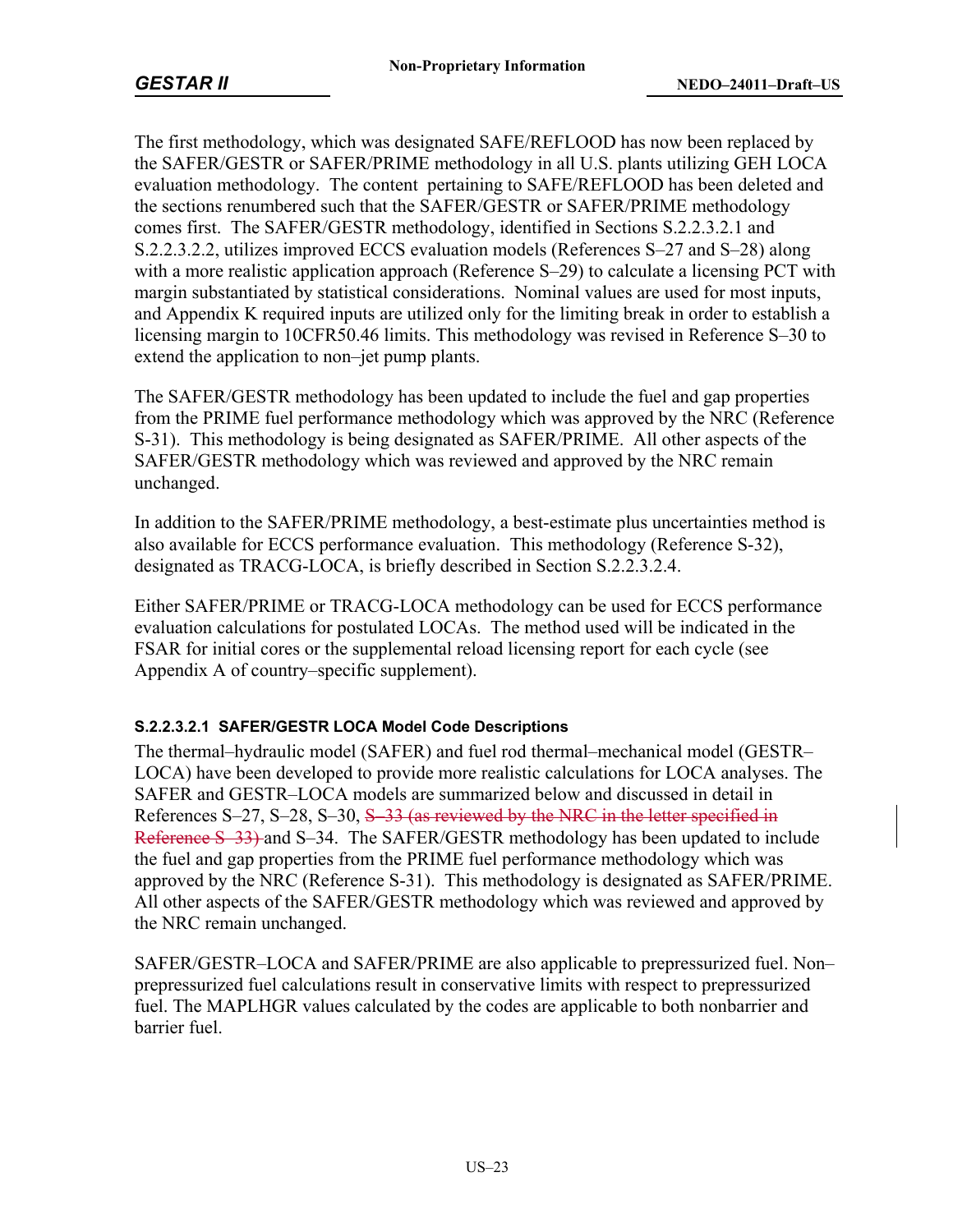## **S.2.2.3.2.1.1 Realistic Thermal–Hydraulics Model (SAFER)**

The SAFER code employs a heatup model with a simplified radiation heat transfer correlation to calculate PCT and local maximum oxidation. The PCT and local maximum oxidation fraction from SAFER can be used directly.

#### **S.2.2.3.2.1.2 Best Estimate Fuel Rod Thermal Mechanical Model**

The GESTR–LOCA model has been developed to provide best–estimate predictions of the thermal performance of GE nuclear fuel rods experiencing variable power histories. For ECCS analyses, the GESTR–LOCA model is used to initialize the fuel stored energy and fuel rod fission gas inventory at the onset of a postulated LOCA. Details of the GESTR–LOCA models are provided in Reference S–27.

The fuel and gap properties have been updated based on the PRIME fuel performance methodology which was approved by the NRC (Reference S-31). This methodology is designated as SAFER/PRIME. All other aspects of the SAFER/GESTR methodology which was reviewed and approved by the NRC remain unchanged.

#### **S.2.2.3.2.1.3 Transient Boiling Transition Model (TASC)**

The TASC model is used to evaluate the short–term thermal–hydraulic response of the coolant in the core during a postulated loss–of–coolant accident. In particular, the convective heat transfer response in the thermally limiting fuel bundle is analyzed during the transient. For a detailed description of the model and a discussion regarding sources of input to the model, refer to Reference S–35.

#### **S.2.2.3.2.2 SAFER/GESTR–LOCA Model Application Methodology**

Using the SAFER/GESTR–LOCA or SAFER/PRIME models, the LOCA events are analyzed with nominal values of inputs and correlations. A calculation is performed in conformance to Appendix K and checked for consistency with generic statistical upper bound analyses that encompass modeling uncertainties in SAFER/GESTR–LOCA or SAFER/PRIME and uncertainties related to plant parameters.

The effects of power spiking due to in–reactor densification are considered negligible for SAFER/GESTR–LOCA or SAFER/PRIME analyses.

The details of the application methodology are summarized below and discussed in detail in References S–29, S–33 and S–34.

## **S.2.2.3.2.2.1 Appendix K Conformance**

The SAFER/GESTR–LOCA or SAFER/PRIME Appendix K conformance calculation will be performed only for the limiting break of a nominally calculated break spectrum with a range of break flow multipliers between 0.6 and 1.0. The licensing PCT is obtained as described in Reference S–29.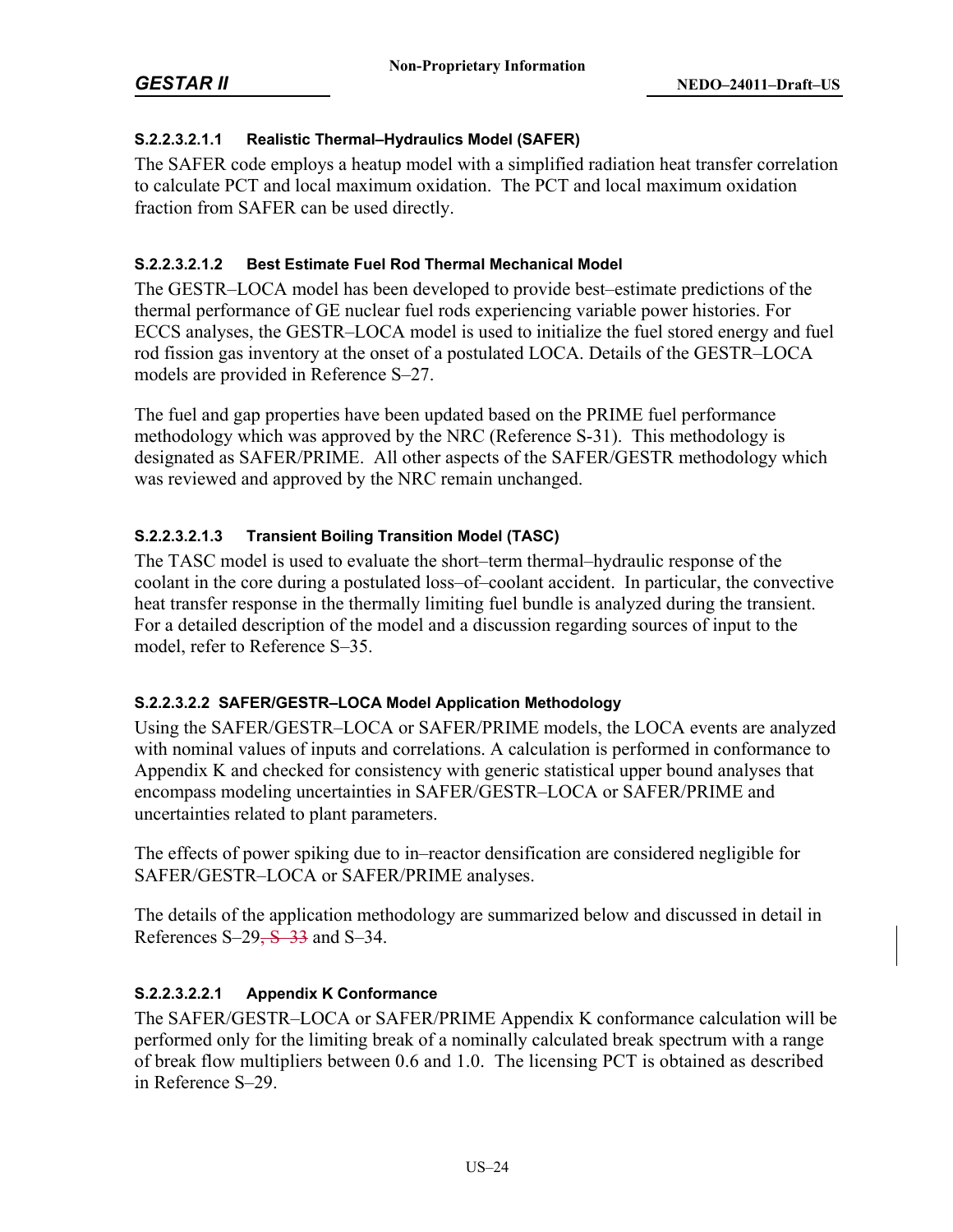#### **S.6 References**

- S–1 *General Electric Standard Application for Reactor Fuel*, GESTAR II Base Document (NEDE–24011–P–A, Revision 24, February 2017).
- S–2 *BWR Owners' Group Long–Term Stability Solutions Licensing Methodology*, NEDO– 31960–A, November 1995, and NEDO–31960–A Supplement 1, November 1995.
- S–3 *Reactor Stability Long–Term Solution: Enhanced Option I–A*, NEDO–32339–A, Revision 1, April 1998.
- S-4 *General Electric Boiling Water Reactor Detect and Suppress Solution Confirmation Density*, NEDC–33075P–A, Rev. 6, January 2008.
- S-5 *GE Hitachi Boiling Water Reactor Detect and Suppress Solution Confirmation Density*, NEDC-33075P-A, Revision 8, November 2013.
- S–6 *BWR Owners' Group Guidelines for Stability Interim Corrective Action*, BWROG–94078, June 6, 1994.
- S–7 Letter from GE–NE to BWR Owners' Group, *Backup Stability Protection (BSP) for Inoperable Option III Solution*, OG–02–0119–260, July 17, 2002.
- S–8 *Standard Format and Content of Safety Analysis Reports for Nuclear Power Plants, LWR Edition*, Regulatory Guide 1.70, Revision 3, November 1978.
- S–9 *Determination of Limiting Cold Water Event*, NEDC–32538P–A, February 1996.
- S–10 *GESSAR II–238; BWR/6 Nuclear Island Design*, NRC Docket No. STN50–447.
- S–11 Letter from R. E. Engel (GE) to D. G. Eisenhut (NRC), *Fuel Assembly Loading Error*, June 1, 1977.
- S–12 Letter from R. E. Engel (GE) to D. G. Eisenhut (NRC), *Fuel Assembly Loading Error*, November 30, 1977.
- S–13 Letter from D. G. Eisenhut (NRC) to R. E. Engel (GE), MFN–200–78, May 8, 1978.
- S-14 Letter from Andrew A. Lingenfelter to Document Control Desk, *Transmittal of Updated Attachments Supporting GESTAR II Amendment 28 and Associated GESTAR II Sections* (TAC NO. MC3559), June 2, 2006.
- S–15 Letter from J. S. Charnley (GE) to C. O. Thomas (NRC), *Licensing Credit for Banked Position Withdrawal Sequences on Group Notch Plants*, May 10, 1985.
- S–16 Letter from T. Pickens (BWROG) to G. C. Lainas (NRC), *Amendment 17 to General Electric Licensing Topical Report NEDE–24011–P–A*, August 15, 1986.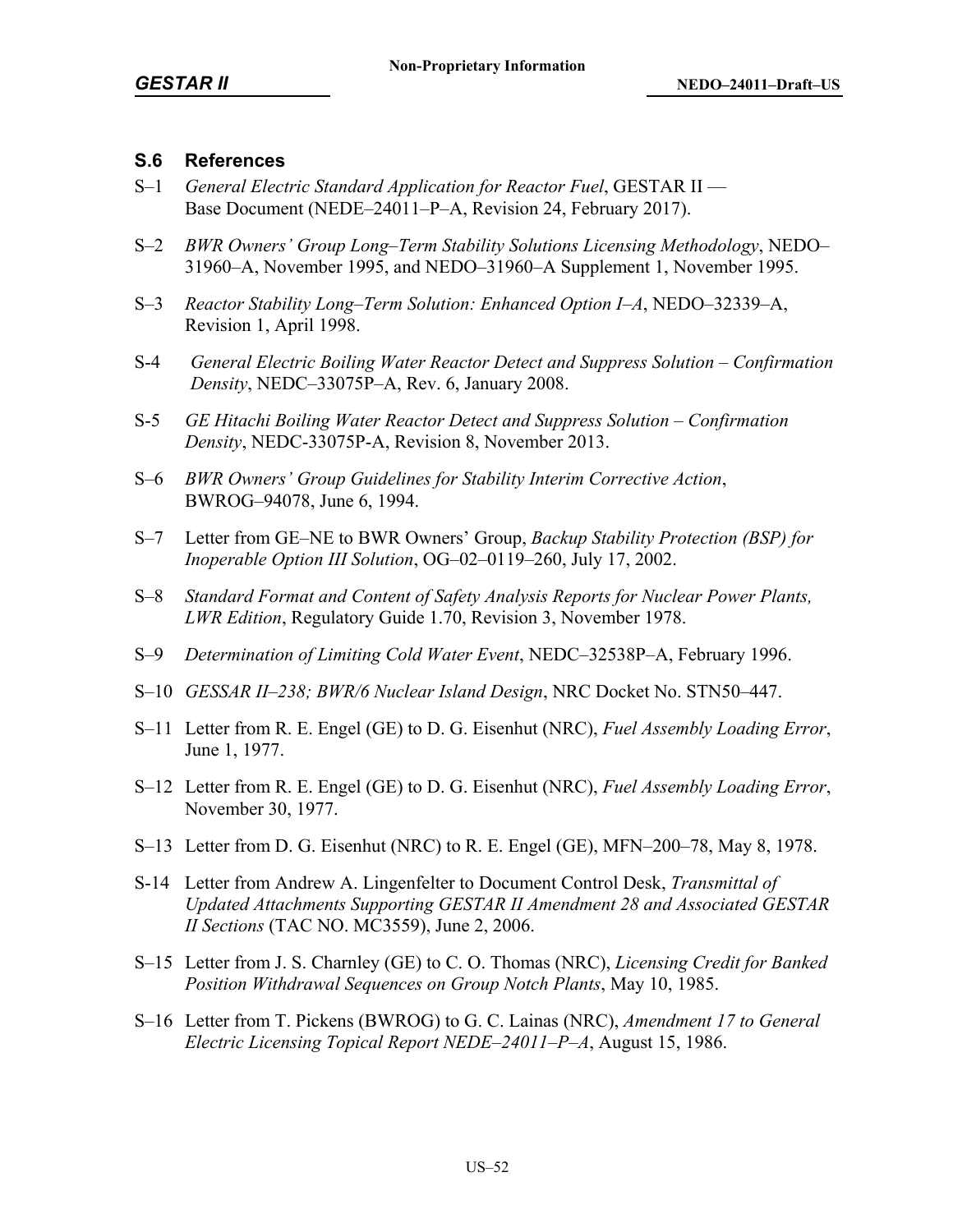- S–17 C. J. Paone, *Banked Position Withdrawal Sequence*, January 1977 (NEDO–21231) and Letter from OD Parr (USNRC) to GG Sherwood (GE), *Topical Report - NEDO-2l23l, "Banked Position Withdrawal Sequence*," January 18, 1978.
- S-18 *Improved BPWS Control Rod Insertion Process,* NEDO-33091-A, Revision 2, July 2004.
- S–19 C. J. Paone and J. A. Woolley, *Rod Drop Accident Analysis for Large Boiling Water Reactors*, Licensing Topical Report, March 1972 (NEDO–10527).
- S–20 R. C. Stirn, C. J. Paone, and R. M. Young, *Rod Drop Accident Analysis for Large Boiling Water Reactors*, Licensing Topical Report, July 1972 (NEDO–10527, Supplement 1).
- S–21 R. C. Stirn, C. J. Paone, and J. M. Haun, Rod Drop Accident Analysis for Large Boiling Water Reactors, Addendum No. 2, Exposed Cores, Licensing Topical Report, January 1973 (NEDO–10527, Supplement 2).
- S–22 Letter from R. E. Engel (GE) to D. B. Vassallo (NRC), *Control Rod Drop Accident*, February 24, 1982, MFN-026-082.
- S–23 *Steady–State Nuclear Methods*, April 1985 (NEDE–30130–P–A and NEDO–30130–A).
- S–24 J. A. Woolley, *Three–Dimensional BWR Core Simulator*, January 1977 (NEDO–20953A).
- S–25 *Fuel Densification Effects on General Electric Boiling Water Reactor Fuel*, August 1973, (NEDM–10735, Supplement 6).
- S–26 *General Electric Fuel Bundle Designs*, NEDE–31152–P, Revision 8, April 2001.
- S–27 S. O. Akerlund et al, *The GESTR–LOCA and SAFER Models for the Evaluation of the Loss–of–Coolant Accident: Volume I — GESTR–LOCA — A Model for the Prediction of Fuel and Thermal Performance*, February 1985 (NEDE–23785–1–P–A and NEDO–  $23785 - 1 - A$ ).
- S–28 K. C. Chan et. al., *The GESTR–LOCA and SAFER Models for the Evaluation of the Loss–of–Coolant Accident: Volume II – SAFER –Long–Term Inventory Model for BWR Loss–of Coolant Analysis*, February 1985 (NEDE–23785–1–P–A and NEDO–23785–1–A).
- S–29 B. S. Shiralkar et al, *The GESTR–LOCA and SAFER Models for the Evaluation of the Loss–of–Coolant Accident: Volume III – SAFER/GESTR Application Methodology*, February 1985 (NEDE–23785–1–P–A and NEDO–23785–1–A).
- S–30 *SAFER Model for Evaluation of Loss–of–Coolant Accidents for Jet Pump and Non–Jet Pump Plants*, Volumes I and II, NEDC–30996P–A, October 1987.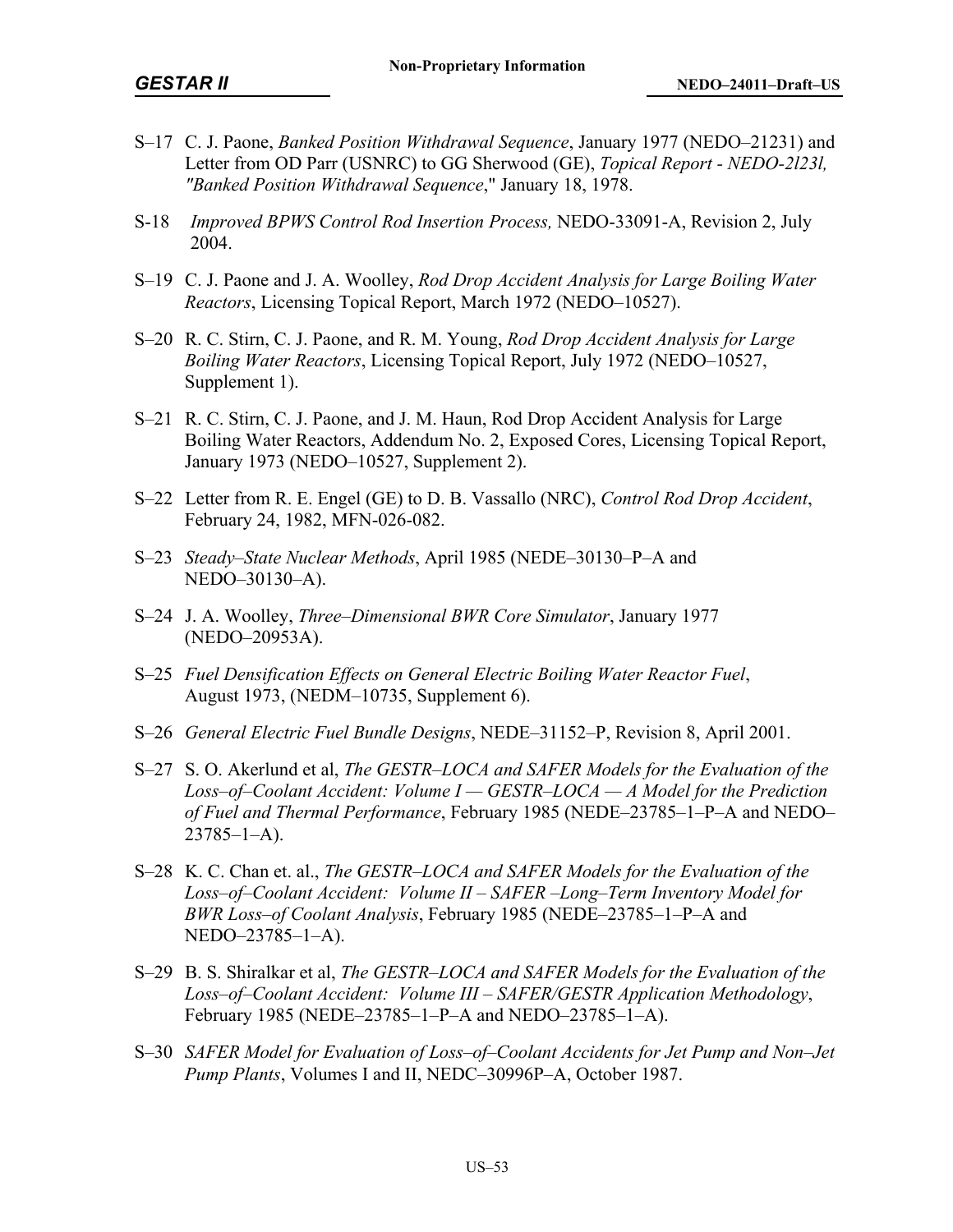- S-31 GNF Licensing Topical Report, *The PRIME Model for Analysis of Fuel Rod Thermal Mechanical Performance*, Technical Bases - NEDC-33256P-A, Qualification - NEDC-33257P-A, and Application Methodology - NEDC-33258P-A, September 2010.
- S-32 *TRACG Application for Emergency Core Cooling Systems / Loss-of-Coolant-Accident Analyses for BWR/2-6*, NEDE-33005P-A, Revision 2, May 2018.
- S–33 **(Not Used)** *Compilation of Improvements to GENE's SAFER ECCS–LOCA Evaluation Model,* NEDC–32950P, January 2000 as reviewed by letter from S. A. Richards (NRC) to J. F. Klapproth (GE), *General Electric Nuclear Energy (GENE) Topical Reports NEDC–32950P and NEDC–32084P Acceptability Review*, May 24, 2000.
- S–34 *GESTR–LOCA and SAFER Models for Evaluation of Loss–of–Coolant Accident Volume III, Supplement 1, Additional Information for Upper Bound PCT Calculation*, NEDE–23785P–A, Supplement 1, Revision 1, March 2002.
- S–35 *TASC–03A A computer program for Transient Analysis of a Single Channel*, NEDC– 32084P–A Rev. 2, July 2002.
- S–36 Letter from J. S. Charnley (GE) to M. W. Hodges (NRC), *Proposed Amendment 19 to GE LTR NEDE–24011–P–A (Power Distribution Limits)*, April 7, 1987.
- S-37 *Best-Estimate Calculations of Emergency Core Cooling System Performance*, U.S. NRC Regulatory Guide 1.157, May 1989.
- S-38 *Quantifying Reactor Safety Margins: Application for Code Scaling, Applicability, and Uncertainty Evaluation methodology to a Large-Break, Loss-of-Coolant Accident*, NUREG/CR-5249, December 1989.
- S-39 *Transient and Accidents Analysis Methods*, U.S. NRC Regulatory Guide 1.203, December 2005.
- S–40 Letter from J. F. Klapproth (GE) to R. C. Jones, Jr. (NRC), *Refueling Accident Analysis*, MFN 098–92, April 24, 1992.
- S–41 *GE12 Compliance With Amendment 22 of NEDE–24011–P–A (GESTAR II)*, NEDC–32417P, December 1994.
- S–42 *GE14 Compliance With Amendment 22 of NEDE–24011–P–A (GESTAR II)*, NEDE–32868P, Revision 6, March 2016.
- S–43 Letter from A. W. Dromerick (NRC) to J. J. Barton (GPUN), *Issuance of Amendment (TAC NO. 75536),* March 6, 1991.
- S–44 Letter from D. S. Brinkman (NRC) to B. R. Sylvia (NMPC), *Issuance of Amendment (TAC NO. M89980)*, January 1995.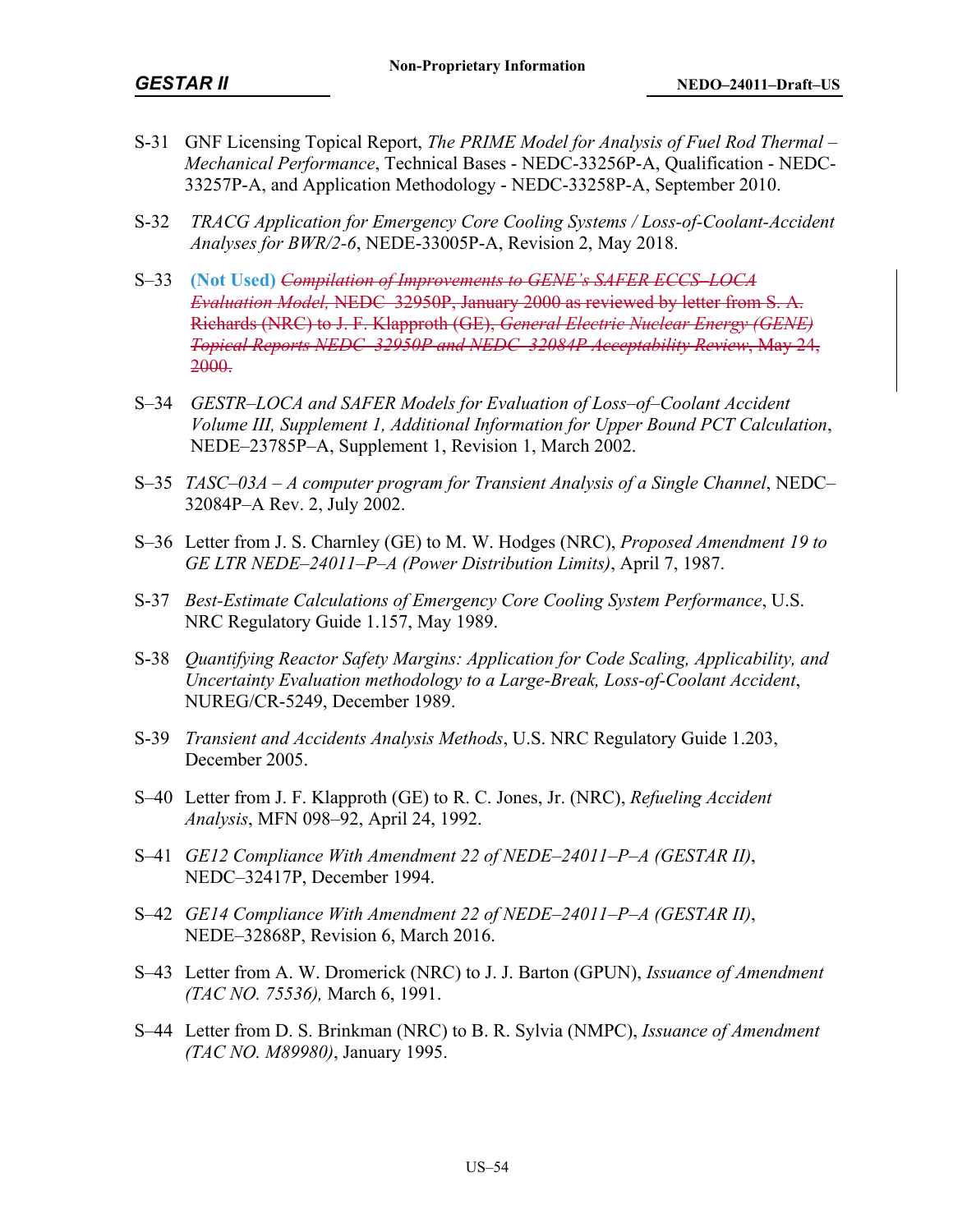- S–45 Letter from R. C. Tedesco (NRC) to G. G. Sherwood (GE), *Acceptance for Referencing General Electric Licensing Topical Report NEDO–24154/NEDE–24154P*, February 4, 1981.
- S–46 Letter from Ivan F. Stuart (GE) to Victor Stello, Jr. (NRC), *Code Overpressure Protection Analysis — Sensitivity of Peak Vessel Pressures to Valve Operability*, December 23, 1975.
- S–47 *Qualification of the One–Dimensional Core Transient Model (ODYN) for BWR's*, NEDO–24154–A, Vol. 1 and 2: August 1986.
- S–48 *Qualification of the One–Dimensional Core Transient Model (ODYN) for BWR's*, NEDC–24154–P–A, Vol. 3: August 1986.
- S–49 *TRACG Application for Anticipated Operational Occurrences Transient Analyses*, NEDE–32906P–A, Revision 3, September 2006, *TRACG Application for Anticipated Transients without Scram Overpressure Transient Analyses*, NEDE–32906P, Supplement 1‐A, November 2003, *TRACG Application for Anticipated Operational Occurrences Transient Analyses*, NEDE–32906P, Supplement 2‐A, March 2006, and *Migration to TRACG04 / PANAC11 from TRACG02 / PANAC10 for TRACG AOO and ATWS Overpressure Transients*, NEDE‐32906P, Supplement 3‐A, Revision 1, April 2010.
- S–50 *Reactor Stability Detect and Suppress Solutions Licensing Basis Methodology for Reload Applications*, NEDO–32465-A, August 1996 and *Migration to TRACG04/PANAC11 from TRACG02/PANAC10 for Reactor Stability Detect and Suppress Solutions Licensing Basis Methodology for Reload Applications*, NEDE-32465, Supplement 1P-A, Revision 1, October 2014.
- S-51 GE-NE-0000-0031-6498-R0, *Plant-Specific Core-wide Mode DIVOM Procedure Guideline*, June 2, 2005.
- S-52 GE-NE-0000-0028-9714-R1, *Plant-Specific Regional Mode DIVOM Procedure Guideline*, June 2, 2005.
- S-53 *GEH Simplified Stability Solution (GS3)*, NEDE-33766P-A, Revision 1, March 2015.
- S-54 *ODYSY Application for Stability Licensing Calculations Including Option I-D and II Long Term Solutions*, NEDE–33213P–A, April 2009.
- S–55 *ODYSY Application for Stability Licensing Calculations*, NEDC–32992P–A, July 2001.
- S–56 *Reactor Stability Long–Term Solution: Enhanced Option I–A, ODYSY Application to E1A,* NEDC–32339P–A Supplement 1, December 1996.
- S–57 *Reactor Stability Long–Term Solution: Enhanced Option I–A, Solution Design,*  NEDC–32339P–A Supplement 2, Revision 1, April 1998.